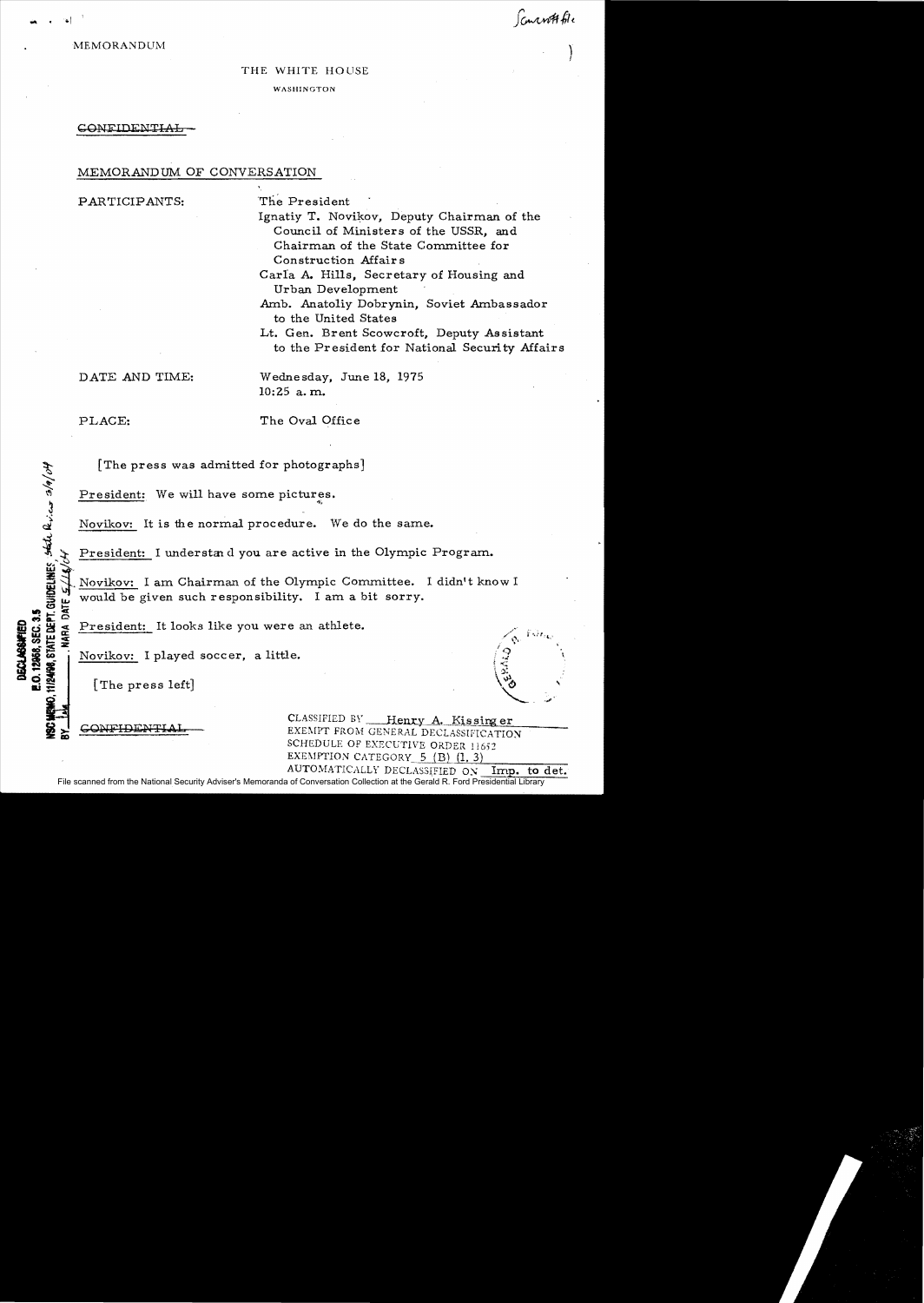Novikov: First, Mr. Pres ident, I want to convey to you what occurred at my meeting with General Secretary Brezhnev before I left Moscow. The General Secretary asked me to send his greetings. He fondly recalled the meeting with you in Vladivostok. He noted, what progress was expected in the field of limitation of nuclear armaments. He asked me to convey to you his wishes that the question would be resolved in a po sitive manner on your side, and he is looking forward to meeting with you soon to resolve it.

The second thing he asked was, on 14 June he addressed a body of the Russian Soviet Federated Republic. Knowing that both we and you devote much time to enhancing and extending detente, he thought he should put it also before his electorate. He wants you to know that he will continue his efforts to strengthen detente. He noted that you have also spoken on the strengthening of detente and that it is something the whole world seeks.

This is his main message. On other questions, he hoped that the American proposals would be constructive and in the interests of the whole world.

President: Thank you, Mr. Minister. Please convey to the General Secretary my greetings and my fond recollections of Vladivostok. Both of us approached the problems of Vladivostok in a constructive way and I think the outcome can be not only in the interests of our two countries but of the world as a whole. I can assure the General Secretary that we will approach the problem of resolving the final issues in a constructive way and we hope the technical issues remaining can be resolved and we can take the final step in the not too distant future. Please also tell General Secretary Brezhnev that I noted his comments in the press when he spoke to the political organization on detente. It coincided with my views on the strengthening of detente. It is important to us both, and to reducing tension on a worldwide basis.

It seems to me that the agreement that you and Secretary Hills will sign on the 19th is a further move to benefit detente. I am very interested in the six subjects which will be agreed to, and I hope the progress here will be useful in other areas.

Dobrynin: They will sign today. They are working too hard.

CONFIDENTIAL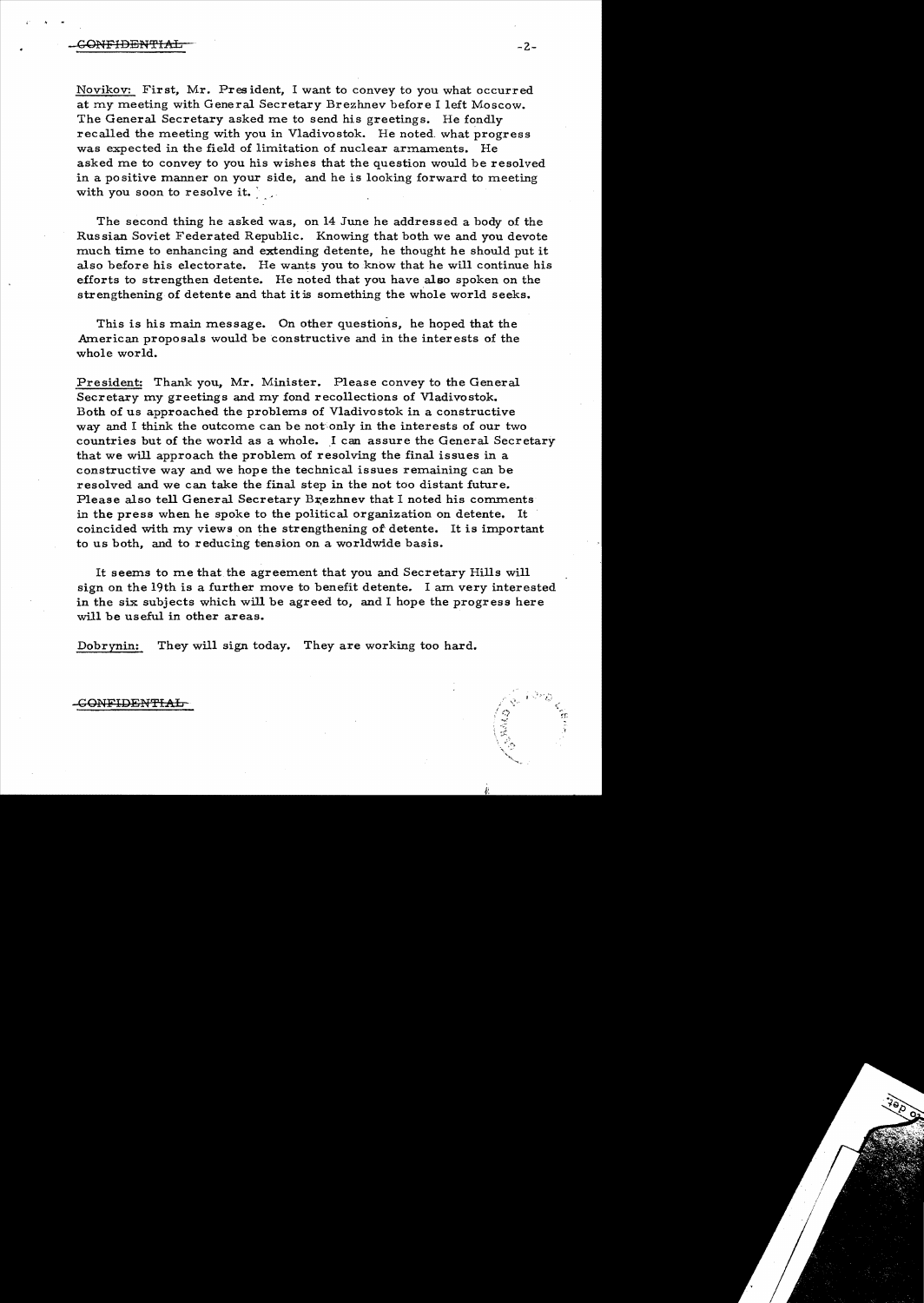## $\text{COMF} \text{1DENTHAL}$  -3-

..

 $\mathcal{A}$  .

Novikov: First of all, I will convey with great pleasure your words to General Secretary Brezhnev and I thank you for your words to us. I have only one other thing on this matter. General Secretary Brezhnev is working on materials which are important to CSCE and we are hoping that you will be working on it, and he is looking forward to meeting with you on that occasion.

President: [to Dobrynin] Did Henry talk to you about this?

Dobrynin: Yes.

President: My understanding is that if we can resolve this one issue we can move forward to a meeting the week of 21 July and that would be a very worthwhile conclusion. I am looking forward to seeing General Secretary Brezhnev at that time.

Novikov: A great deal of this depends on you, not only on us.

President: We are approaching it constructively, and I hope the compromise being put forth will permit a Helsinki conference in a month or so.

Novikov: I will convey your comments. One other item that General Secretary Brezhnev asked me to convey is the internal situation. We are fulfulling our plan at the level of 8.8 percent. It was 6.2 percent which was in the plan. Therefore, we will meet the five year plan.

President: Secretary Hills is in charge of our construction. We are beginning to see some progress and we will go down the road together.

Novikov: We are working with Secretary Hills for three days. Our work will contribute to the success in this and all other fields. These six items -- you know them well -- will become even more important in the future. Our specialists will meet more often and the increased contact will contribute to the relations between our countries.

President: We keep Carla busy but you should invite her to Moscow.

Novikov: Mr. President, let me give you this. [He hands the President a book and invites the President to Moscow in 1980 for the Olympics].

President: In 1980 I will have more time. I hope I will still be here, and since I will not be running I may be able to come.

[The meeting ended].

CONFIDENTIAL

"r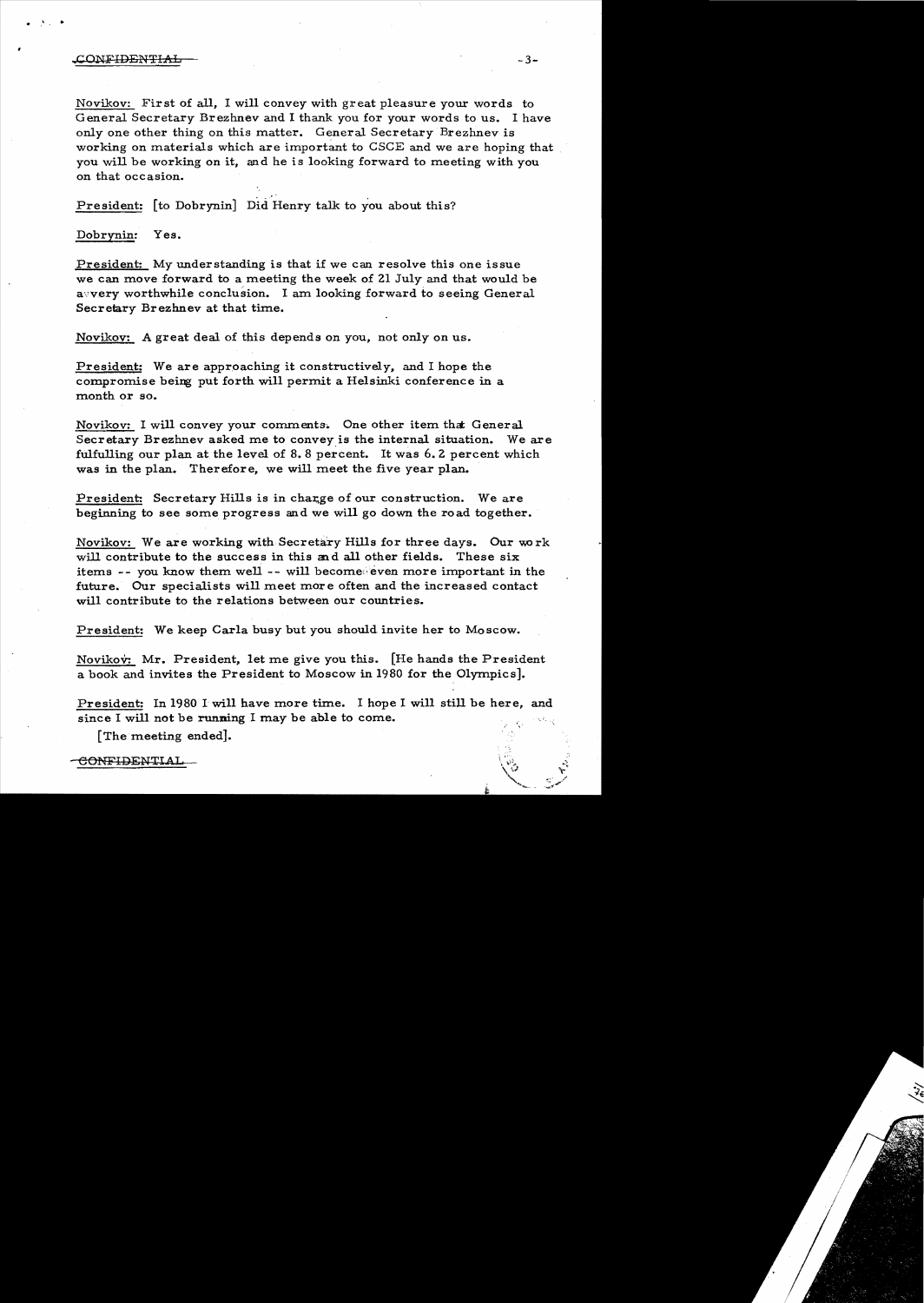( M Minoth houten / Dolaymin / Hitls (Carla) 18 June 25 Pors Pare viel me sono putant M Normal predere Conde de comme P unhoter exercise netwo in Obygonic Pro 1) Sur y Obeyand Thomas truth Dishe for - 不讓 <del>Le</del> voil (require senti seap- dans son Baodes três juin mon attent 1 Surcez, a witty  $(100000)$ (Yers and)<br>M First, with conveying inter or thing the estale in to eart his quiting. It & functly usuallel oppetit à la dation of me amounts. asked and a came his mostro that question and les motives pretions una en ou que sede I for disting forwards anty or you soon to reading 2 nd thing he whad was, an 14 gives he alchare a loosty of SFRR, Karaming that bother with your darrets minutes to pur entrancing a statement Botteret , hattet he shall feet that by l'es iletteste Wants-part hom he will contrad this efforts to extend they the debter He with you had also systeman string they of clothoster true at meathing a whole und week. Time in this main may. Our other galption le byeel or proposats would be construction & in vitros ) who alcend. Place mon 565 mperting Moul unilections of V had-Koth Jun Opponha E.O. 12056, SEC. 3.5 NSC MEMO, 11/24/98, STATE DEPT. GUIDELINES state  $\frac{\partial \psi}{\partial y}$  of BY May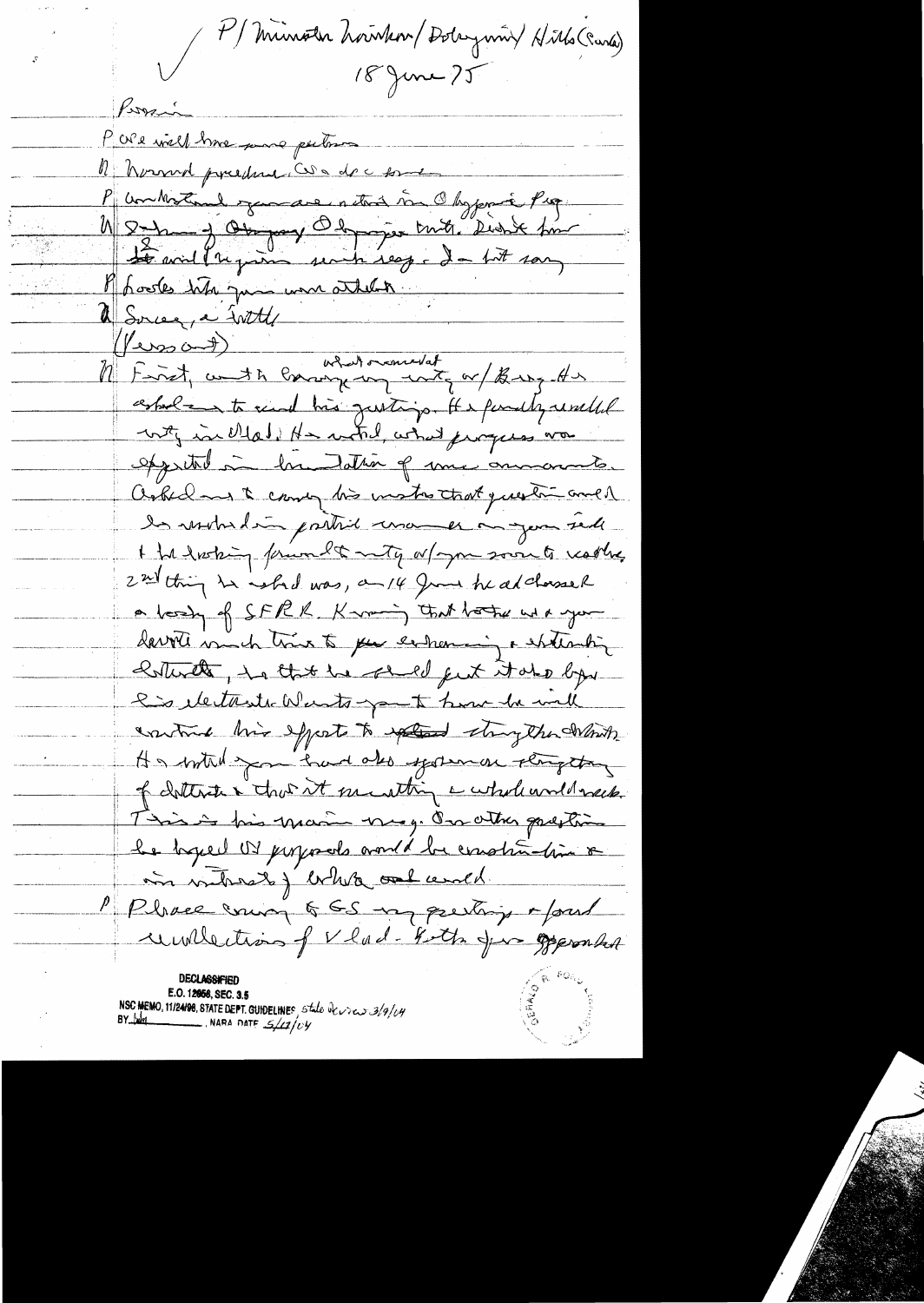Cipente y Madis creation tra use & this c'ontrains enu la violent in vatroit of m 2 contin drit y voil excelle sem assure c G S un syspaart - kom from i faind vasade in a boutantier my + are boyer c It to some change and to underthand contact find stay in with distant fortun. Bossealer till Boy I noted his ernest -vis a press when to spoke a gole or gastra au cletente st envierted est ma même a c stangling of clottent. It is ingenteert to a a world write basis. Livens to me a syrmand goont Kulls will riga on you in a fanton more to hungar detters & emp saturated in a 6 subjects won't will be exceed to a hope joy were will la vapedom atten ales. D'With Anjou trdng. Then an unding two hands 1) First favor dernier commy w/ great florence your hards to Big & Stank gam /a you wealth to mo, Our, veter thing anthis matter, Prez is coaching in motival a ragatant CSCE + laby ; you working on it + P Dé l Cethtin  $D \rightarrow A$ Physicalesterning is tof me un voite très one vous macen trans promit